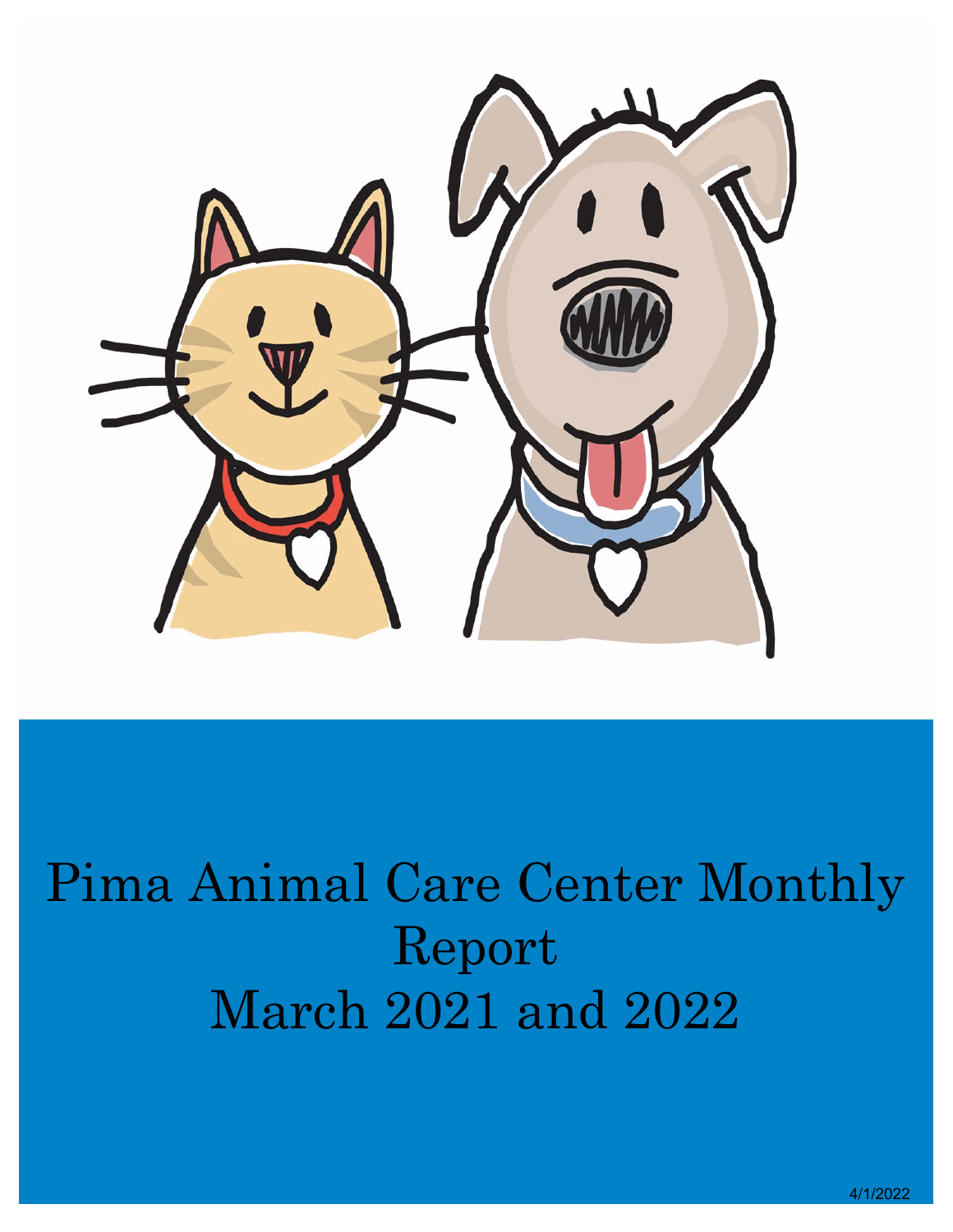## Animal Intakes March 2021 & March 2022

|                                     | 2021           |            |                  |              |             | 2022           |                  |                |
|-------------------------------------|----------------|------------|------------------|--------------|-------------|----------------|------------------|----------------|
|                                     | <b>CAT</b>     | <b>DOG</b> | <b>OTHERS</b>    | <b>Total</b> | <b>CAT</b>  | <b>DOG</b>     | <b>OTHERS</b>    | <b>Total</b>   |
| <b>Stray</b>                        | 225            | 420        | $\overline{4}$   | 649          | 810         | 565            | $\overline{2}$   | 1,377          |
| Owner<br><b>Surrender</b>           | 117            | 252        | 10               | 379          | 105         | 280            | 15               | 400            |
| <b>Transfer</b>                     | $\mathbf 0$    | 3          | $\mathbf 0$      | 3            | $\mathbf 0$ | $\overline{2}$ | $\mathbf 0$      | $\overline{2}$ |
| <b>Returned</b>                     | $6\phantom{1}$ | 27         | $\boldsymbol{0}$ | 33           | 9           | 39             | $\boldsymbol{0}$ | 48             |
| <b>Confiscated</b>                  | 11             | 48         | $\overline{7}$   | 66           | 9           | 81             | 24               | 114            |
| Quarantine                          | 1              | 29         | $\mathbf 0$      | 30           | 1           | 34             | $\mathbf 0$      | 35             |
| <b>Pub Assist</b>                   | 14             | 9          | 1                | 24           | 1           | 10             | $\mathbf 0$      | 11             |
| <b>Total Live</b><br><b>Intakes</b> | 374            | 788        | 22               | 1,184        | 935         | 1,011          | 41               | 1,987          |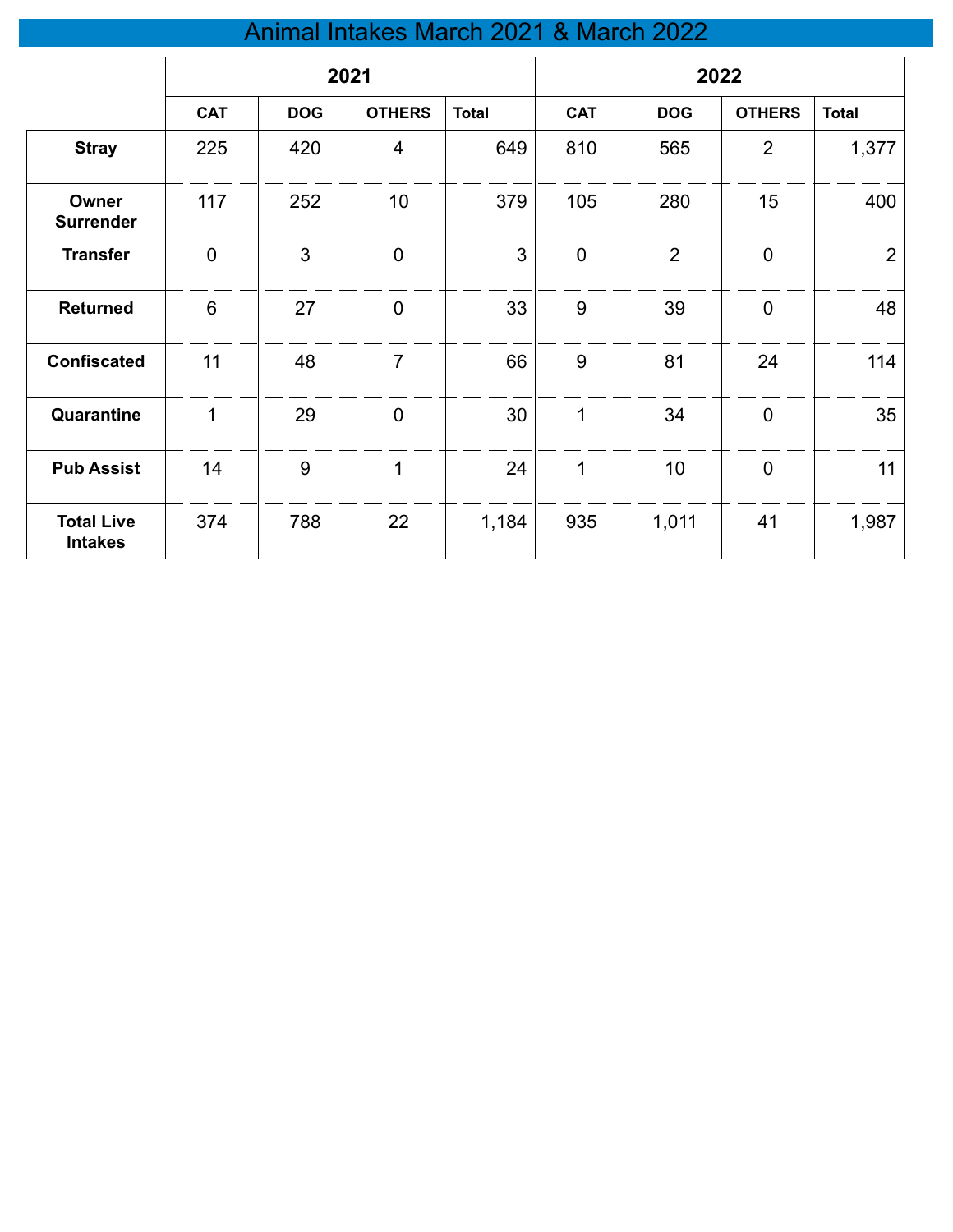#### Animal Outcomes March 2021 & March 2022

|                              | 2021        |                |                | 2022           |                |                |                |              |
|------------------------------|-------------|----------------|----------------|----------------|----------------|----------------|----------------|--------------|
|                              | <b>CAT</b>  | <b>DOG</b>     | <b>OTHERS</b>  | <b>Total</b>   | <b>CAT</b>     | <b>DOG</b>     | <b>OTHERS</b>  | <b>Total</b> |
| <b>Adopted</b>               | 185         | 518            | 19             | 722            | 180            | 562            | 10             | 752          |
| <b>Owner Redemption</b>      | 11          | 188            | $\overline{0}$ | 199            | 8              | 186            | $\overline{0}$ | 194          |
| <b>Working Cat Program</b>   | 6           | $\mathbf 0$    | $\overline{0}$ | 6              | $\overline{2}$ | $\overline{0}$ | 1              | 3            |
| <b>Transferred to Rescue</b> | 54          | 134            | $6\phantom{1}$ | 194            | 42             | 96             | 1              | 139          |
| <b>Euthanized</b>            | 14          | 45             | 1              | 60             | 20             | 49             | 1              | 70           |
| <b>Went Missing</b>          | $\mathbf 1$ | $\mathbf{1}$   | $\overline{0}$ | $\overline{2}$ | $\overline{0}$ | $\overline{0}$ | $\overline{0}$ | $\mathbf 0$  |
| <b>Died</b>                  | 11          | 11             | 1              | 23             | 21             | 22             | 5              | 48           |
| <b>Rtf</b>                   | 126         | $\overline{0}$ | $\overline{0}$ | 126            | 639            | $\overline{0}$ | $\overline{0}$ | 639          |
| <b>Transfer</b>              | $\mathbf 0$ | 1              | $\overline{0}$ | 1              | $\mathbf 0$    | $\overline{0}$ | 1              | 1            |
| <b>Total</b>                 | 408         | 898            | 27             | 1,333          | 912            | 915            | 19             | 1,846        |



#### **March 2021 Save Rate 92.67% March 2022 Save Rate 94.03%**

#### **March 2021 Live Release Rate 93.62%**

**March 2022 Live Release Rate 93.60%**

\*\* Save Rate = Live Intakes - Non-Live Outcomes/Live Intakes

\*\* Live Release Rate = Live Outcomes / Total Outcomes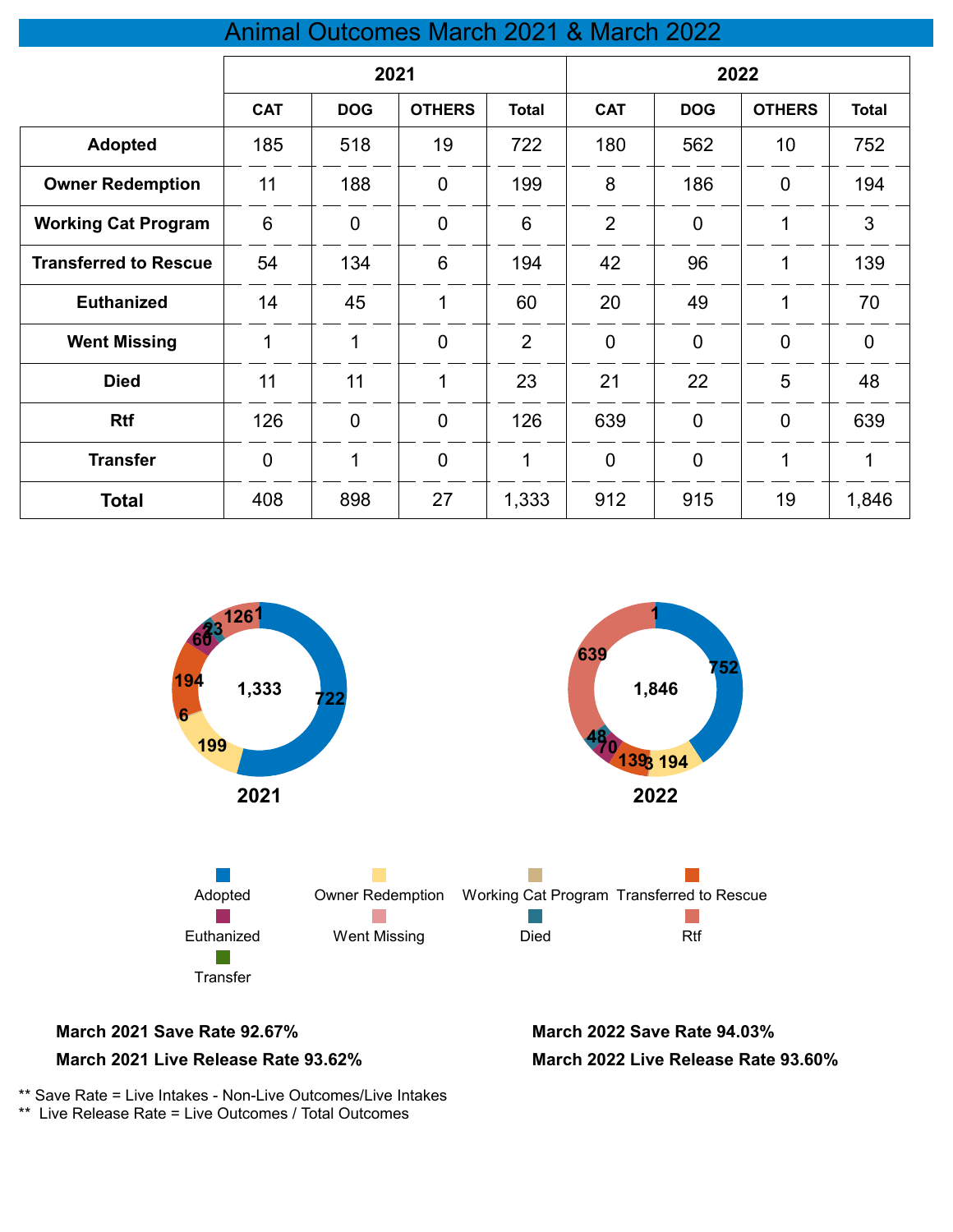## **Adoptions by Day**

|              | <b>CAT</b>     | <b>DOG</b> | <b>Others</b>  | <b>Total</b> |
|--------------|----------------|------------|----------------|--------------|
| 3/1/2022     | 14             | 14         | 0              | 28           |
| 3/2/2022     | $\overline{2}$ | 12         | 0              | 14           |
| 3/3/2022     | $\mathbf{1}$   | 15         | 1              | 17           |
| 3/4/2022     | 5              | 24         | $\overline{2}$ | 31           |
| 3/5/2022     | $\overline{7}$ | 21         | $\overline{2}$ | 30           |
| 3/6/2022     | 5              | 15         | 0              | 20           |
| 3/7/2022     | 10             | 20         | 1              | 31           |
| 3/8/2022     | 5              | 15         | 0              | 20           |
| 3/9/2022     | $\overline{2}$ | 9          | 0              | 11           |
| 3/10/2022    | 10             | 33         | 0              | 43           |
| 3/11/2022    | 9              | 12         | 0              | 21           |
| 3/12/2022    | $\overline{2}$ | 16         | 0              | 18           |
| 3/13/2022    | 3              | 27         | 0              | 30           |
| 3/14/2022    | 9              | 38         | 0              | 47           |
| 3/15/2022    | $\overline{7}$ | 22         | 0              | 29           |
| 3/16/2022    | 9              | 21         | 0              | 30           |
| 3/17/2022    | 5              | 9          | 0              | 14           |
| 3/18/2022    | 4              | 17         | 0              | 21           |
| 3/19/2022    | 5              | 9          | 0              | 14           |
| 3/20/2022    | 4              | 14         | 0              | 18           |
| 3/21/2022    | 13             | 24         | 0              | 37           |
| 3/22/2022    | 5              | 14         | 0              | 19           |
| 3/23/2022    | 6              | 17         | 0              | 23           |
| 3/24/2022    | $\overline{2}$ | 15         | 0              | 17           |
| 3/25/2022    | 11             | 20         | 0              | 31           |
| 3/26/2022    | 4              | 11         | 0              | 15           |
| 3/27/2022    | 5              | 18         | 0              | 23           |
| 3/28/2022    | 5              | 33         | 0              | 38           |
| 3/29/2022    | $\overline{7}$ | 21         | $\overline{2}$ | 30           |
| 3/30/2022    | $\overline{2}$ | 12         | $\overline{2}$ | 16           |
| 3/31/2022    | 4              | 14         | 0              | 18           |
| <b>Total</b> | 182            | 562        | 10             | 754          |

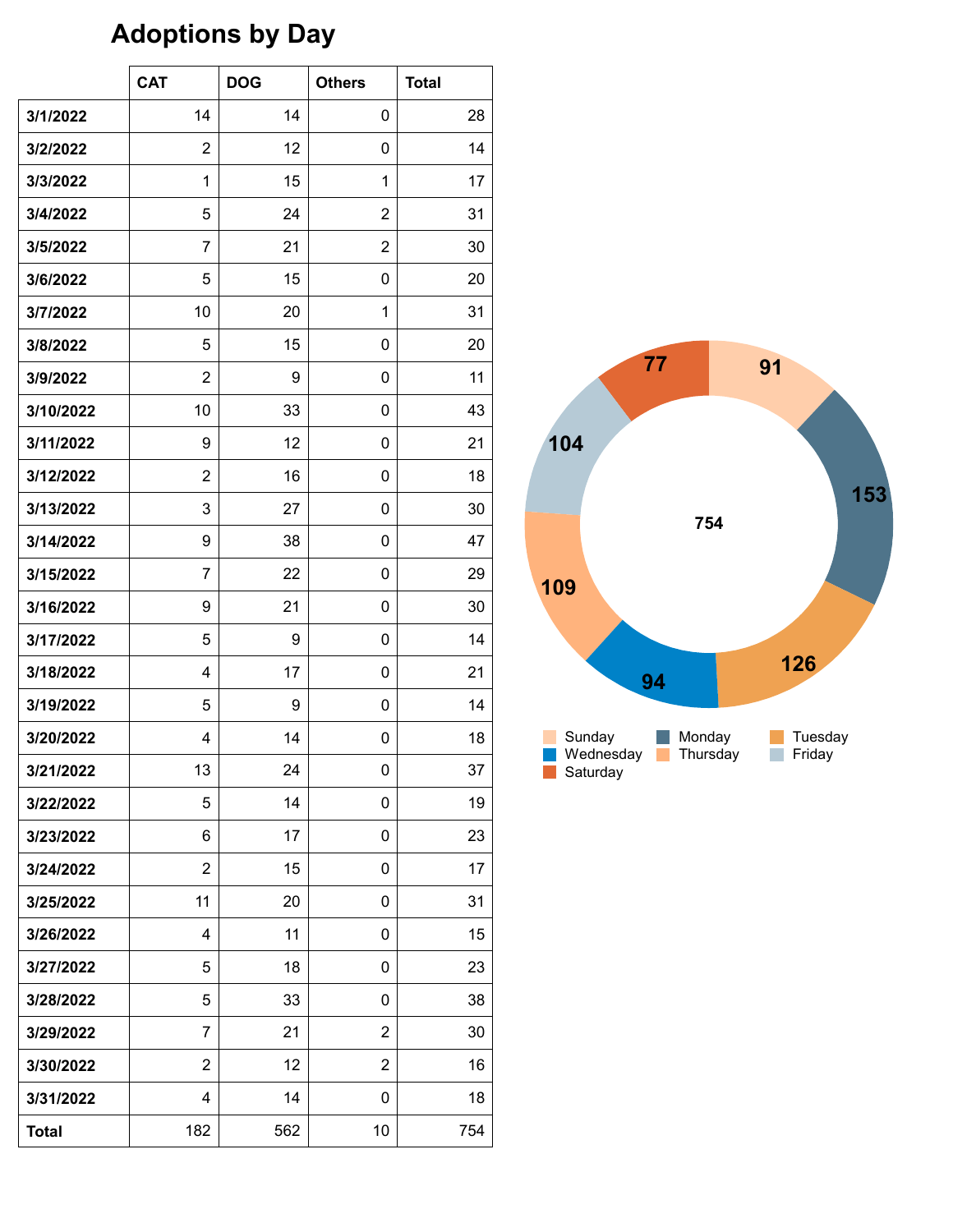## Non-Live Outcomes March 2021 & March 2022

|                |                   | 2021           |                |                |                | 2022           |                |                |              |                |
|----------------|-------------------|----------------|----------------|----------------|----------------|----------------|----------------|----------------|--------------|----------------|
|                |                   | <b>CAT</b>     | <b>DOG</b>     | <b>OTHER</b>   | <b>Total</b>   | <b>BIRD</b>    | <b>CAT</b>     | <b>DOG</b>     | <b>OTHER</b> | <b>Total</b>   |
| <b>DIED</b>    |                   | $\mathbf 0$    | $\mathbf 0$    | $\mathbf 0$    | $\mathbf 0$    | $\mathbf 0$    | $\mathbf 0$    | 1              | $\mathbf 0$  | 1              |
|                | <b>AT VET</b>     | $\mathbf 0$    | $\mathbf{1}$   | $\mathbf 0$    | 1              | $\mathbf 0$    | 1              | 1              | 0            | $\overline{2}$ |
|                | <b>ENROUTE</b>    | $\overline{2}$ | $\mathbf{3}$   | $\pmb{0}$      | 5              | $\mathbf 0$    | 1              | $\mathbf 0$    | $\mathbf 0$  | 1              |
|                | <b>IN CARE</b>    | $\mathbf 0$    | $\mathbf 0$    | $\mathbf{1}$   | $\mathbf{1}$   | 0              | 1              | 0              | 0            | 1              |
|                | <b>IN FOSTER</b>  | $\mathbf 0$    | $\mathbf{1}$   | $\mathbf 0$    | 1              | 0              | 8              | $\overline{2}$ | 0            | 10             |
|                | <b>IN KENNEL</b>  | $\overline{7}$ | 5              | $\pmb{0}$      | 12             | $\mathbf 0$    | 9              | 17             | 4            | 30             |
|                | <b>IN SURGERY</b> | $\overline{2}$ | $\mathbf{1}$   | $\pmb{0}$      | 3              | $\mathbf 1$    | 1              | $\mathbf{1}$   | 0            | 3              |
|                | <b>Total</b>      | 11             | 11             | $\mathbf{1}$   | 23             | $\mathbf 1$    | 21             | 22             | 4            | 48             |
| <b>EUTH</b>    | <b>AT VET</b>     | $\mathbf 0$    | $\mathbf 0$    | $\mathbf 0$    | $\overline{0}$ | $\overline{0}$ | $\overline{2}$ | $\mathbf 0$    | 0            | $\overline{2}$ |
|                | <b>BEHAVIOR</b>   | $\mathbf 0$    | $\overline{2}$ | $\mathbf 0$    | $\overline{2}$ | $\mathbf 0$    | $\mathbf 0$    | $\overline{2}$ | $\mathbf 0$  | $\overline{2}$ |
|                | <b>MEDICAL</b>    | 14             | 43             | $\pmb{0}$      | 57             | $\mathbf 0$    | 18             | 47             | $\mathbf{1}$ | 66             |
|                | <b>WILDLIFE</b>   | $\mathbf 0$    | $\mathbf 0$    | $\mathbf{1}$   | $\mathbf{1}$   | $\mathbf 0$    | $\mathbf 0$    | $\mathbf 0$    | $\mathbf 0$  | $\mathbf 0$    |
|                | <b>Total</b>      | 14             | 45             | $\mathbf{1}$   | 60             | $\mathbf 0$    | 20             | 49             | $\mathbf{1}$ | 70             |
| <b>MISSING</b> |                   | $\mathbf 0$    | $\mathbf{1}$   | $\mathbf 0$    | $\mathbf{1}$   | $\mathbf 0$    | $\mathbf 0$    | $\mathbf 0$    | $\mathbf 0$  | $\pmb{0}$      |
|                | <b>IN FOSTER</b>  | $\mathbf{1}$   | $\pmb{0}$      | $\pmb{0}$      | $\mathbf{1}$   | $\mathbf 0$    | $\mathbf 0$    | $\mathbf 0$    | $\mathbf 0$  | $\pmb{0}$      |
|                | <b>Total</b>      | $\mathbf{1}$   | $\mathbf{1}$   | $\mathbf 0$    | $\overline{2}$ | 0              | $\mathbf 0$    | 0              | $\mathbf 0$  | $\mathbf 0$    |
|                | <b>Total</b>      | 26             | 57             | $\overline{2}$ | 85             | 1              | 41             | 71             | 5            | 118            |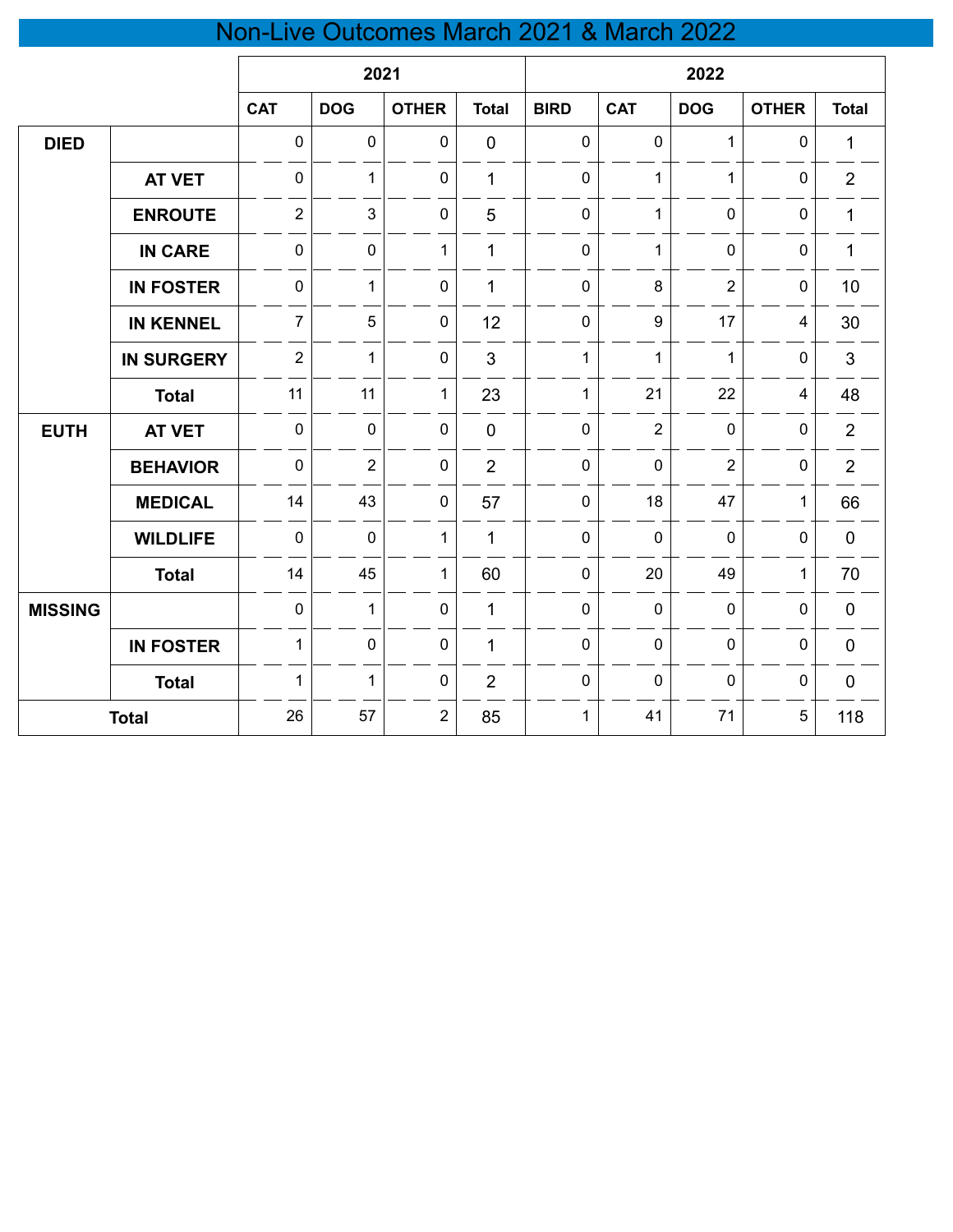| als that went to Foster Care March 2021 & 2022 |                |                |                |                |                |                |                |                  |
|------------------------------------------------|----------------|----------------|----------------|----------------|----------------|----------------|----------------|------------------|
|                                                |                | 2021           |                |                |                | 2022           |                |                  |
|                                                | <b>CAT</b>     | <b>DOG</b>     | <b>OTHERS</b>  | <b>Total</b>   | <b>CAT</b>     | <b>DOG</b>     | <b>OTHERS</b>  | <b>Total</b>     |
|                                                | $\overline{2}$ | $\overline{1}$ | $\overline{0}$ | $\overline{3}$ | $\overline{3}$ | 13             | 1              | 17               |
| <b>Adult Cat</b>                               | 20             | $\mathbf 0$    | $\mathbf 0$    | 20             | 24             | $\mathbf 0$    | $\mathbf 0$    | 24               |
| <b>Adult Dog</b>                               | $\mathbf 0$    | 47             | $\mathbf 0$    | 47             | $\overline{2}$ | 55             | $\mathbf 0$    | 57               |
| <b>Hospice</b>                                 | $\overline{2}$ | $\overline{0}$ | $\overline{0}$ | $\overline{2}$ | $\overline{2}$ | $\overline{4}$ | $\overline{0}$ | $6\phantom{1}$   |
| <b>Medical</b><br><b>Condition</b>             | 34             | 32             | $\overline{0}$ | 66             | 73             | 87             | $\overline{0}$ | 160              |
| Mom &<br>Litter                                | $\mathbf 0$    | $\mathbf 0$    | $\overline{0}$ | $\overline{0}$ | $\mathbf{1}$   | 19             | $\overline{0}$ | 20               |
| <b>Neonate</b>                                 | $6\phantom{1}$ | $6\phantom{1}$ | $\mathbf 0$    | 12             | $\mathbf{1}$   | $\mathbf 0$    | $\mathbf 0$    | $\mathbf{1}$     |
| Pregnant                                       | $\mathbf 0$    | $\overline{0}$ | $\mathbf 0$    | $\overline{0}$ | $\overline{0}$ | 3              | $\overline{0}$ | $\mathfrak{S}$   |
| <b>Safety Net</b>                              | 22             | 9              | $\mathbf{1}$   | 32             | $\mathbf{1}$   | 8              | $\overline{0}$ | $\boldsymbol{9}$ |
| <b>To Adopt</b>                                | 19             | 27             | $\overline{2}$ | 48             | 24             | 49             | $\overline{2}$ | 75               |
| <b>Total</b>                                   | 105            | 122            | 3              | 230            | 131            | 238            | 3              | 372              |

#### Animals that went to Foster Care March 2021 & 2022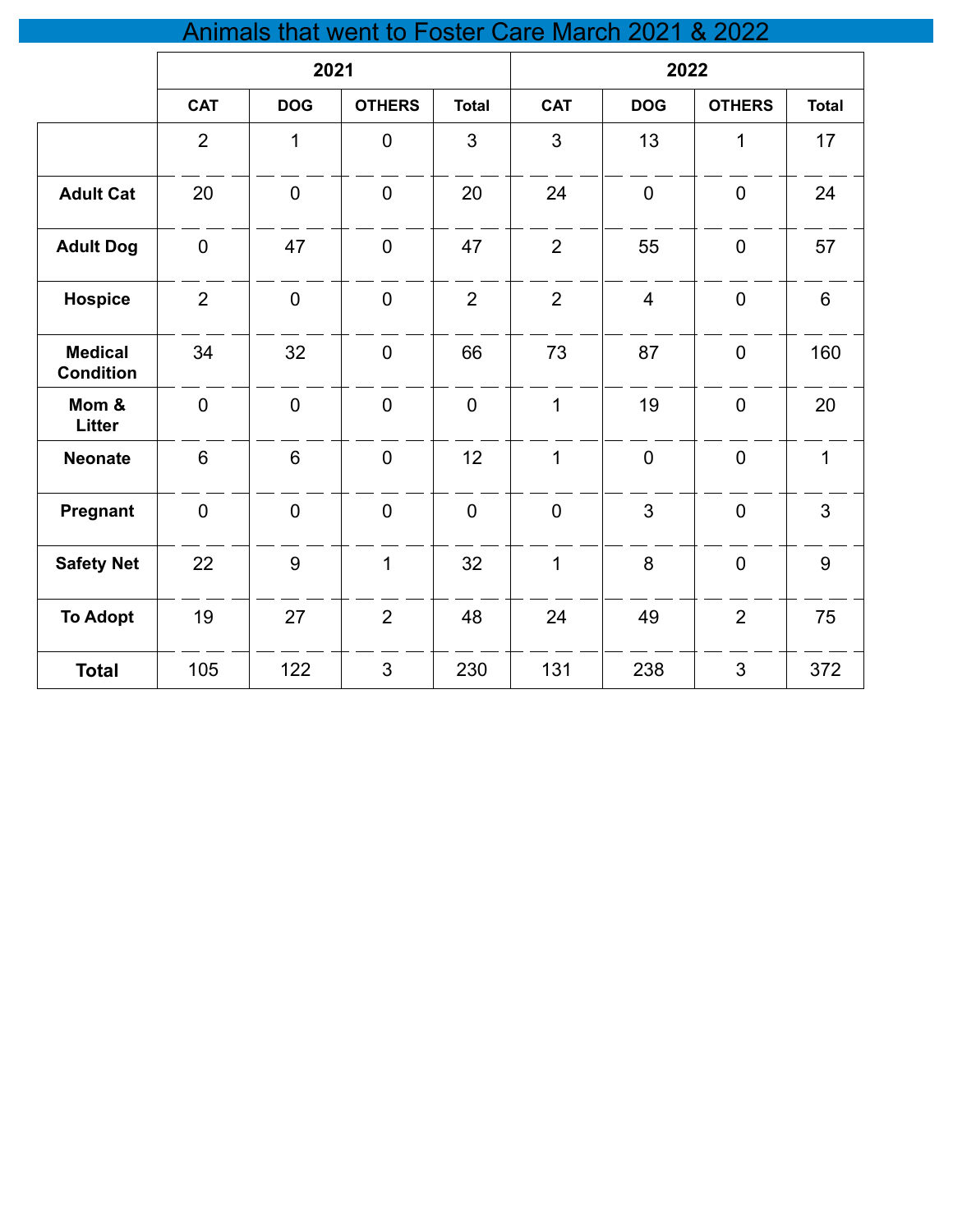## **APS March 2021 & 2022**

|                                     | 2021  | 2022           |
|-------------------------------------|-------|----------------|
| <b>Abandoned Animal</b>             | 37    | 47             |
| <b>Bite Reports</b>                 | 97    | 93             |
| Court                               | 4     | 2              |
| <b>Cruelty/Neglect</b>              | 94    | 76             |
| <b>Dangerous Dog Investigation</b>  | 4     | 2              |
| <b>DOA Pickups</b>                  | 232   | 264            |
| <b>Follow Ups</b>                   | 2     | 0              |
| <b>Followup</b>                     | 4     | 5              |
| <b>Hoarding Cases</b>               | 2     | 1              |
| Inv                                 | 13    | 15             |
| <b>Law Enforcement Assist</b>       | 104   | 127            |
| <b>Leash Law Violations</b>         | 228   | 153            |
| <b>Noise &amp; Waste Complaints</b> | 145   | 148            |
| <b>Outreach Events</b>              | 4     | 2              |
| Owned                               | 5     | 7              |
| <b>Possbile Rabies Exposure</b>     | 15    | 16             |
| <b>Rescue</b>                       | 0     | 4              |
| <b>Strays</b>                       | 567   | 485            |
| <b>Tie Outs</b>                     | 26    | 32             |
| <b>Tnr</b>                          | 10    | 8              |
| <b>Transport</b>                    | 12    | 21             |
| <b>Trap</b>                         | 1     | 0              |
| <b>Wild</b>                         | 4     | $\overline{2}$ |
| <b>Total</b>                        | 1,610 | 1,510          |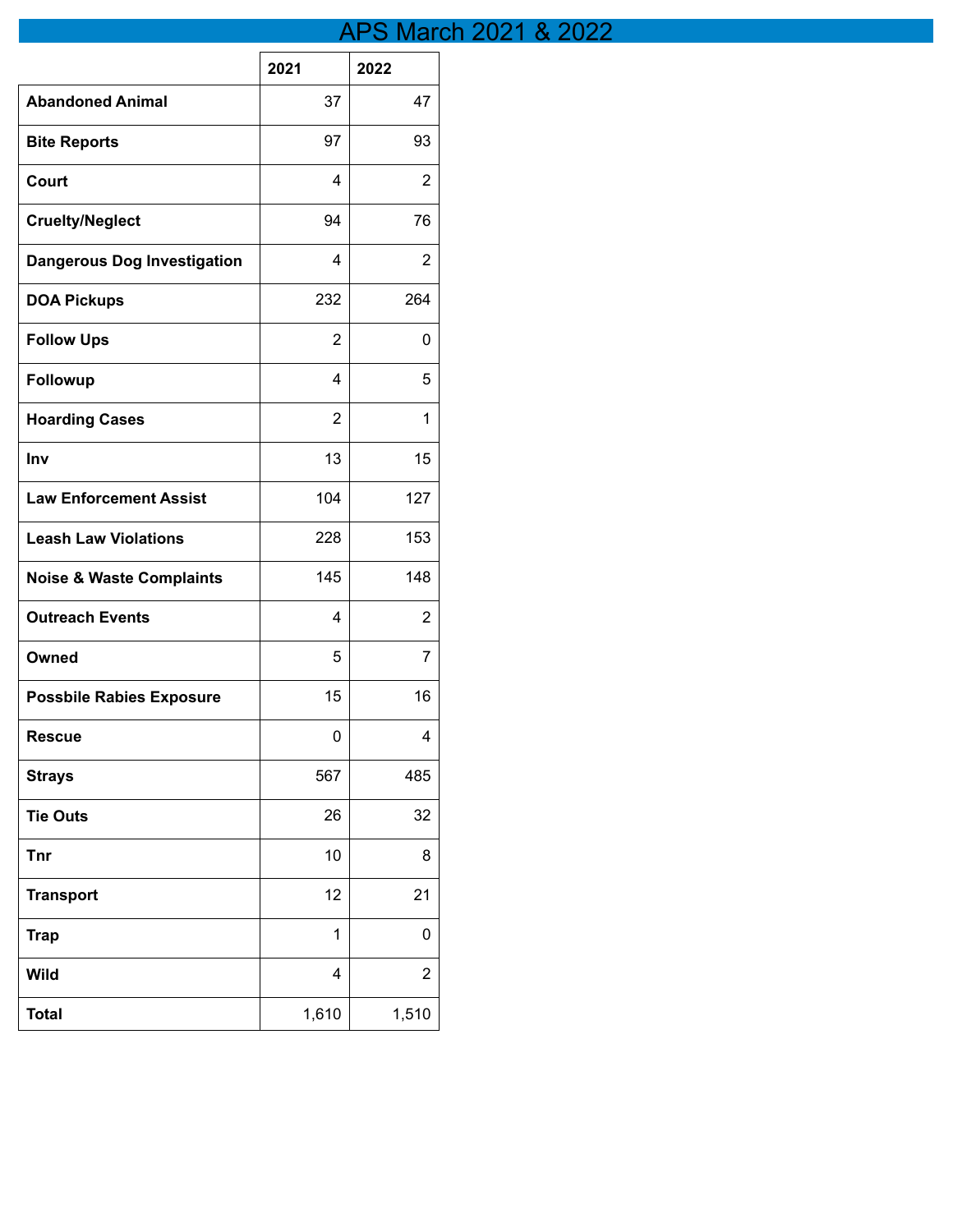|                              | <b>Licensing &amp; Donations March</b> |       |  |  |
|------------------------------|----------------------------------------|-------|--|--|
|                              | 2021                                   | 2022  |  |  |
| <b>Altered Dog License</b>   | 6,289                                  | 1,605 |  |  |
| <b>Unaltered Dog License</b> | 423                                    | 92    |  |  |
| <b>Others</b>                | 1,388                                  | 356   |  |  |
| Total                        | 8,100                                  | 2,053 |  |  |

Lie 2021 & 2022

|                              | 2021         | 2022        |
|------------------------------|--------------|-------------|
| <b>Altered Dog License</b>   | \$114,622.00 | \$20,836.00 |
| <b>Unaltered Dog License</b> | \$25,001.00  | \$3,380.00  |
| Total                        | \$139,623.00 | \$24,216.00 |

|                        | 2021        | 2022        |
|------------------------|-------------|-------------|
| <b>DONATION ADOP</b>   | \$385.00    | \$234.00    |
| <b>DONATION GEN</b>    | \$29,065.78 | \$14,803.19 |
| <b>DONATION GRANTS</b> | $$ -280.00$ | $$-60.00$   |
| <b>DONATION OUTR</b>   | \$90.00     | \$84.00     |
| <b>DONATION S/N</b>    | \$552.00    | \$1,034.00  |
| <b>DONATION SAMS</b>   | \$5,381.00  | \$2,839.00  |
| Total                  | \$35,193.78 | \$18,934.19 |